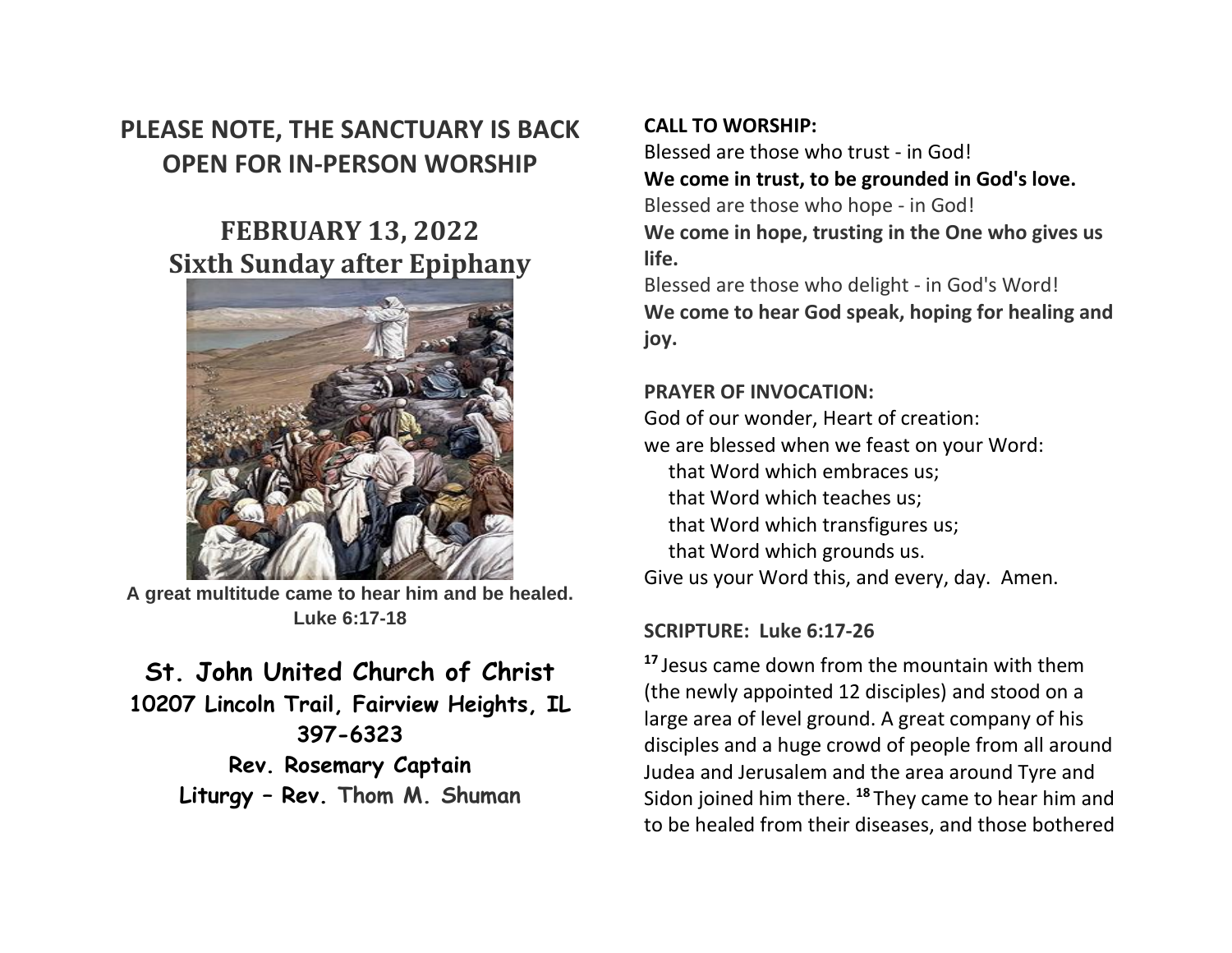by unclean spirits were healed. **<sup>19</sup>** The whole crowd wanted to touch him, because power was going out from him and he was healing everyone.

#### **Happy people and doomed people**

**<sup>20</sup>** Jesus raised his eyes to his disciples and said:

"Happy are you who are poor,

because God's kingdom is yours.

**<sup>21</sup>**Happy are you who hunger now, because you will be satisfied.

Happy are you who weep now, because you will laugh.

**<sup>22</sup>**Happy are you when people hate you, reject you, insult you, and condemn your name as evil because of the Human One.<sup>[\[a\]](https://www.biblegateway.com/passage/?search=Luke+6%3A17-26&version=CEB#fen-CEB-25160a) 23</sup> Rejoice when that happens! Leap for joy because you have a great reward in heaven. Their ancestors did the same things to the prophets.

**<sup>24</sup>** But how terrible for you who are rich, because you have already received your comfort. **<sup>25</sup>**How terrible for you who have plenty now, because you will be hungry. How terrible for you who laugh now,

because you will mourn and weep.

**<sup>26</sup>**How terrible for you when all speak well of you.

 Their ancestors did the same things to the false prophets.

### **MESSAGE: "We Have a Choice"**

The Gospel lesson we have today describes the conditions of those living under God's favor (blessing) and those under God's disfavor (curse or woe). This might sound familiar. In the Gospel of Matthew, we read similar beatitudes or blessings. However, one thing is clear – they are a series of bombshells.

 It may be that we have read them so often that we have forgotten how revolutionary they are. Each one is a challenge. They take the accepted standards and turn them upside down. The people whom Jesus called happy the world would call wretched; and the people called wretched the world would call happy.

 In our CEB translation they are called "happy" instead of "blessed are". Usually, I prefer blessed but today I'd like us to think about happy. I believe happiness is a word we use more frequently than blessed. After all, we all want to be happy. We want our children to be happy. Are you happy at work? When you are retired you have time to do what makes you happy. See what I mean? Happy rolls off the tongue better than blessed.

 So, let's look again at how Luke interprets what Jesus is saying. Happy are you who are poor, hungry,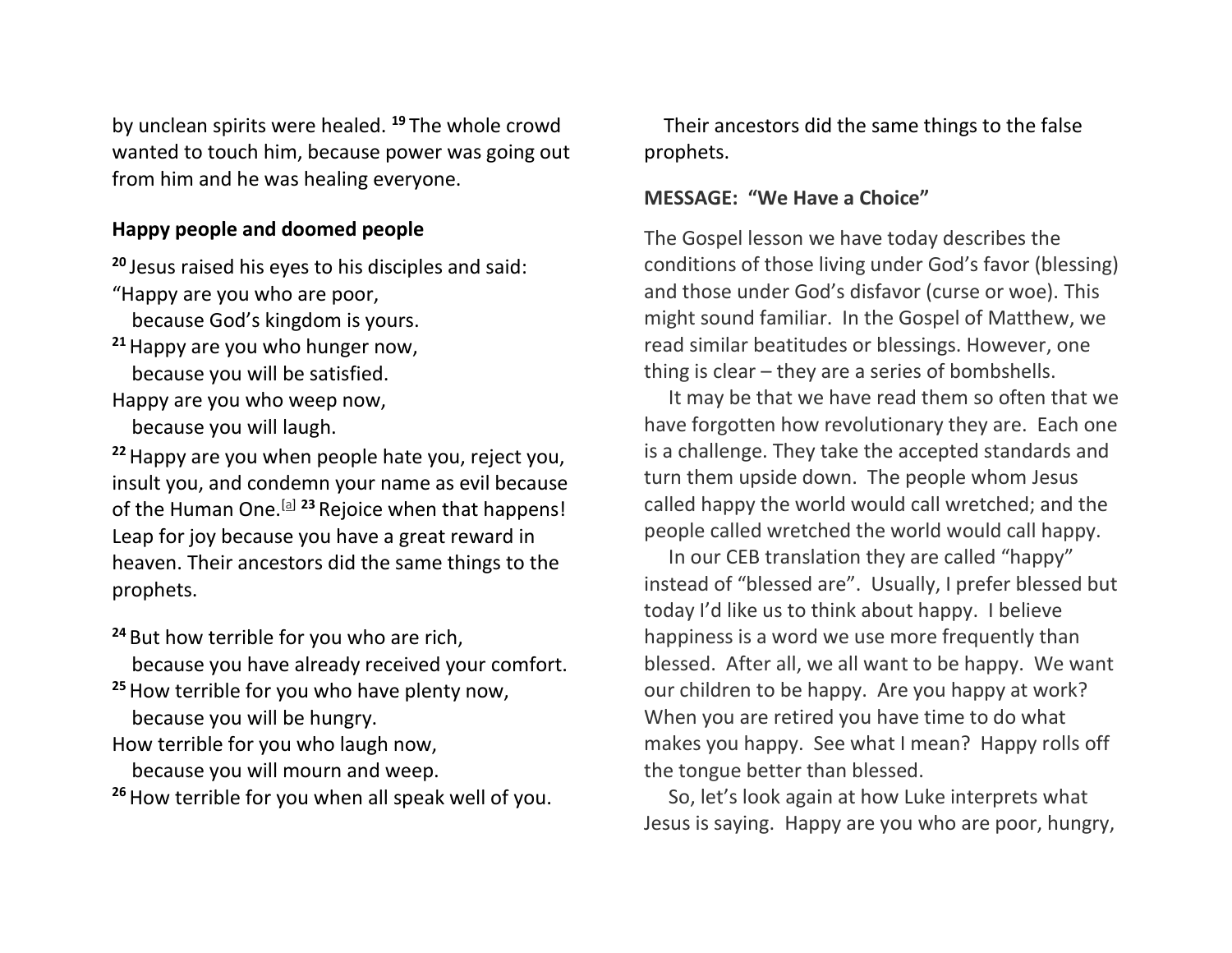and weep. How radical? Jesus is telling us to flip over our value systems; what we think we value and would make us happy.

 What is the real key to what Jesus is saying? It comes in verse 24. There Jesus says, "Woe to you who are rich because you have all the comfort you are going to get." If you set your heart and spend your whole energies to obtain the things which the world values, you will get them. However, that is all you will ever get. You have had it!!

 On the other hand, if you set your heart and spend all your energies to be utterly loyal to God and true to Christ you will run into all kinds of trouble; you may by the world's standards, look unhappy, but much of your payment is still to come; and it will be joy eternal.

 Another way to imagine this is to think about food. If you are already full, Jesus can't give you more food. However, if you are hungry or empty, Jesus can give you his food and blessings upon blessings, because you have room in your heart for him.

 G. K. Chesterton, whose principles constantly got him into trouble, once said, "I like getting into hot water. It keeps me clean!"

**<sup>22</sup>**Happy are you when people hate you, reject you, insult you, and condemn your name as evil because of the Human One. **<sup>23</sup>** Rejoice when that happens!

Leap for joy because you have a great reward in heaven." The time you spend in hot water with Jesus, will make you very clean in the eyes of God. We have a choice. Amen.

**PASTORAL PRAYER:** God of blessings and God of woes. You give us blessings and we bring woes to ourselves. We thank you for giving us free will to face choices in our lives, yet even if we choice unwisely, you give of chance after chance to change our choices and follow you more and completely. We can be "stiff necked" people yet you love us anyway.

We pray that our world will learn to love you and the peace it can bring; peace to no longer be angry, or stubborn, or anxious, or in harm's way. The value systems that we hold need to be changed, flipped like an ugly house into a beautiful home.

We pray for all those on our prayer list and all those we hold dearly in our hearts. We pray all these things in the name of your Son, Jesus Christ.

#### **THE LORD'S PRAYER:**

**Our Father who art in heaven, hallowed be your name. Thy kingdom come. Thy will be done, on earth as it is in heaven. Give us this day our daily**